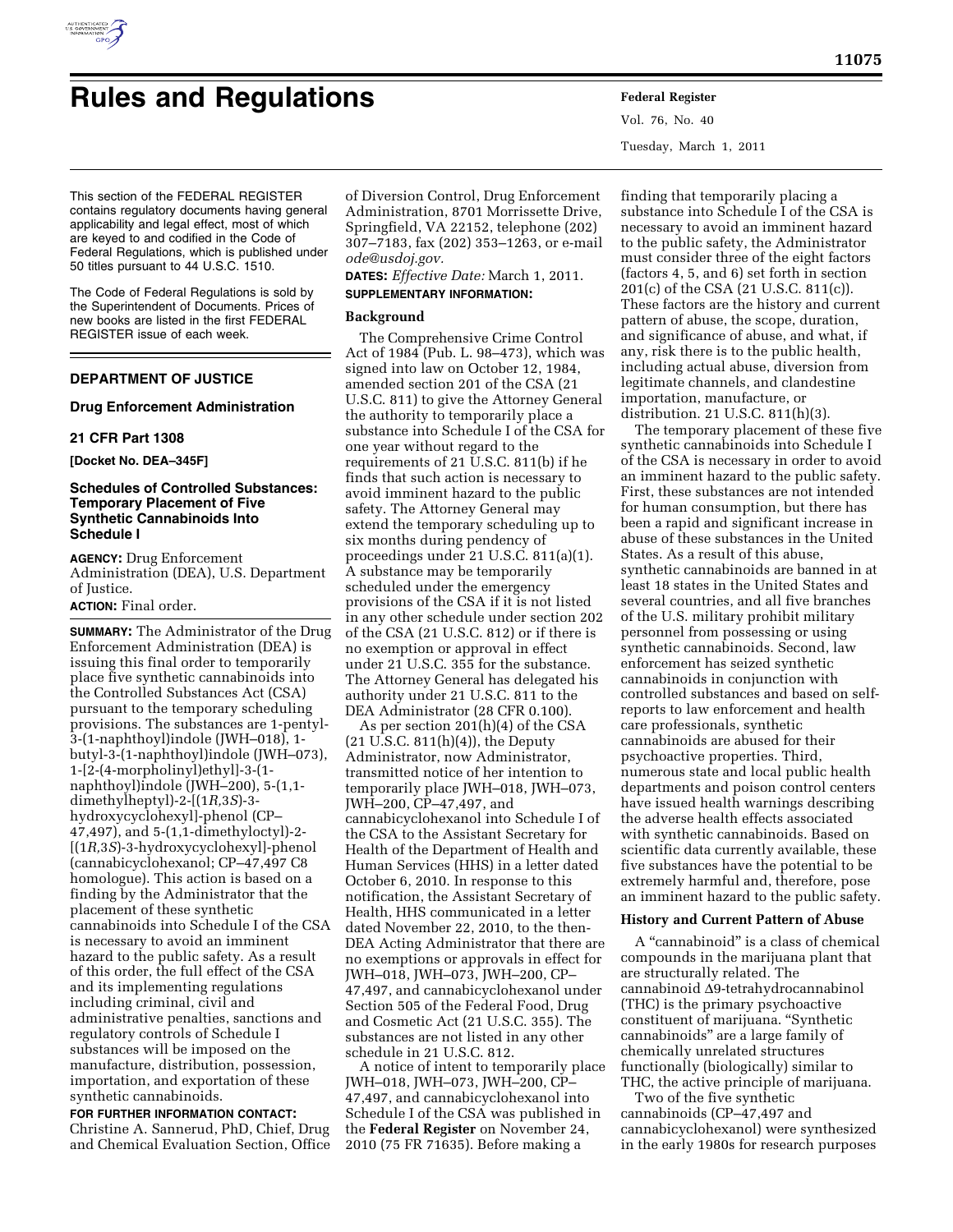in the investigation of the cannabinoid system. JWH–018, JWH–073, and JWH– 200 were prepared in the mid-1990s and evaluated to further advance understanding of drug-receptor interactions regarding the cannabinoid system. Developed and evaluated as research tools, no other known legitimate uses have been identified for these five synthetic cannabinoids. Furthermore, these five synthetic cannabinoids are not intended for human consumption.

The emergence of these five synthetic cannabinoids represents a recent phenomenon in the U.S. designer drug market. Since the initial identification of JWH–018 by U.S. forensic laboratories, many additional synthetic cannabinoids including JWH–073, JWH–200, CP–47,497, and cannabicyclohexanol have been identified in related herbal incense products and plant food. These synthetic cannabinoids have purported psychotropic effects when smoked or ingested. These substances are typically found in powder form or are dissolved in appropriate solvents, such as acetone, before being sprayed on the plant material contained in the herbal incense products.

The popularity of these THC-like synthetic cannabinoids has significantly increased throughout the United States, and they are being abused for their psychoactive properties as reported by law enforcement, the medical community, and through scientific literature.

Some of the product names include, but are not limited to, "Spice," "K2," and many more. Due to sophisticated marketing, the products that contain these five THC-like synthetic cannabinoids are perceived as ''legal'' alternatives to marijuana despite the fact that they are typically advertised as herbal incense or plant food (Bonsai-18) by Internet retailers, tobacco shops, head shops, and other domestic brick and mortar retail venues, and labeled ''Not For Human Consumption.'' No evidence exists that these synthetic cannabinoids have value as an additive to herbal incense products due to the absence of odor associated with the substances.

Based on law enforcement encounters, these five substances are typically found laced on plant material. The plant material is packaged in small pouches or packets, and is being sold over the Internet, in tobacco and smoke shops, drug paraphernalia shops, gas stations, and convenience stores as herbal incense products, giving customers of all ages direct access to these five substances. Research articles

propose that the packaging is professional and conspicuous, targeting young people, possibly eager to use cannabis, but who are afraid of the judicial consequences and/or association with illicit drugs.

According to Internet discussion boards and law enforcement encounters reported directly to DEA, these five synthetic cannabinoids are being both abused alone and/or being sprayed on plant material (which is then smoked). The most common route of administration of these synthetic cannabinoids is by smoking (using a pipe, a water pipe, or rolling the drugspiked plant material in cigarette papers).

These five synthetic cannabinoids alone or spiked on plant material have the potential to be extremely harmful due to their method of manufacture and high pharmacological potency. There is little information regarding the pharmacology, toxicology, and safety of these substances in humans given the minimal amount of pre-clinical investigations undertaken regarding these substances; therefore, the full danger of these drugs has not yet been determined.

As of January 31, 2011, 18 states in the United States and other countries have controlled one or more of the five synthetic cannabinoids. Moreover, all five branches of the military prohibit their personnel from possessing or using synthetic cannabinoids associated with products such as Spice and K2.

# **Scope, Duration, and Significance of Abuse**

According to forensic laboratory reports, the initial appearance of these synthetic cannabinoids in herbal incense products in the United States occurred in November 2008 when U.S. Customs and Border Protection first encountered products such as Spice.

The increasing abuse of the five synthetic cannabinoids is demonstrated by the increase in federal, state, and local law enforcement activity associated with these substances. The National Forensic Laboratory Information System, a national repository for drug evidence analyses from forensic laboratories across the United States, has reported in excess of 500 exhibits containing synthetic cannabinoid from January 2010 through September 2010. These exhibits came from numerous states across the nation including Alabama, Arkansas, California, Florida, Hawaii, Iowa, Indiana, Kansas, Kentucky, Louisiana, Minnesota, Missouri, North Dakota, Nebraska, Nevada, Oklahoma,

Pennsylvania, South Carolina, Tennessee, and Virginia.

Even though there is no evidence of legitimate non-research related use for these synthetic cannabinoids, multiple shipments of JWH–018 and JWH–073 have been encountered by U.S. Customs and Border Protection in 2010. One enforcement operation encountered five shipments of JWH–018 totaling over 50 kilograms (110.2 pounds) of powder. In addition, bulk loads of JWH–018 and JWH–200 have been encountered by law enforcement in 2010. For example, in Casper, Wyoming, DEA agents encountered large quantities of herbal incense products laced with the synthetic cannabinoid JWH–018 in conjunction with methamphetamine and other illegal drugs in execution of search and arrest warrants.

On March 24, 2010, the American Association of Poison Control Centers reported receiving 112 calls from 15 states related to synthetic cannabinoids to U.S. poison centers since 2009. Just nine months later, the number of calls increased to over 2,700 from 49 states and the District of Columbia.

# **What, If Any, Risk There Is to the Public Health**

Health warnings have been issued by numerous state and local public health departments and poison control centers describing the adverse health effects associated with these synthetic cannabinoids and their related products, including agitation, anxiety, nausea, vomiting, tachycardia (fast, racing heartbeat), elevated blood pressure, tremor, seizures, hallucinations, paranoid behavior, and nonresponsiveness.

Smoking these synthetic cannabinoids for the purpose of achieving intoxication and experiencing the psychoactive effects has been identified as a reason for emergency room visits and calls to poison control centers. In a fact sheet by the National Drug Court Institute, the problem of synthetic cannabinoid abuse is described as "significant and disturbing." This is supported by information that was communicated to DEA from one of the major private toxicology laboratories. Based on laboratory findings from drug screens for the period of July 2010 through November 2010, over 3,700 specimens tested positive for either JWH–018 or JWH–073. They also indicated that they were finding 30– 35% positivity for specimens submitted by juvenile probation departments.

Case reports describe psychotic episodes, withdrawal, and dependence associated with use of these synthetic cannabinoids, similar to syndromes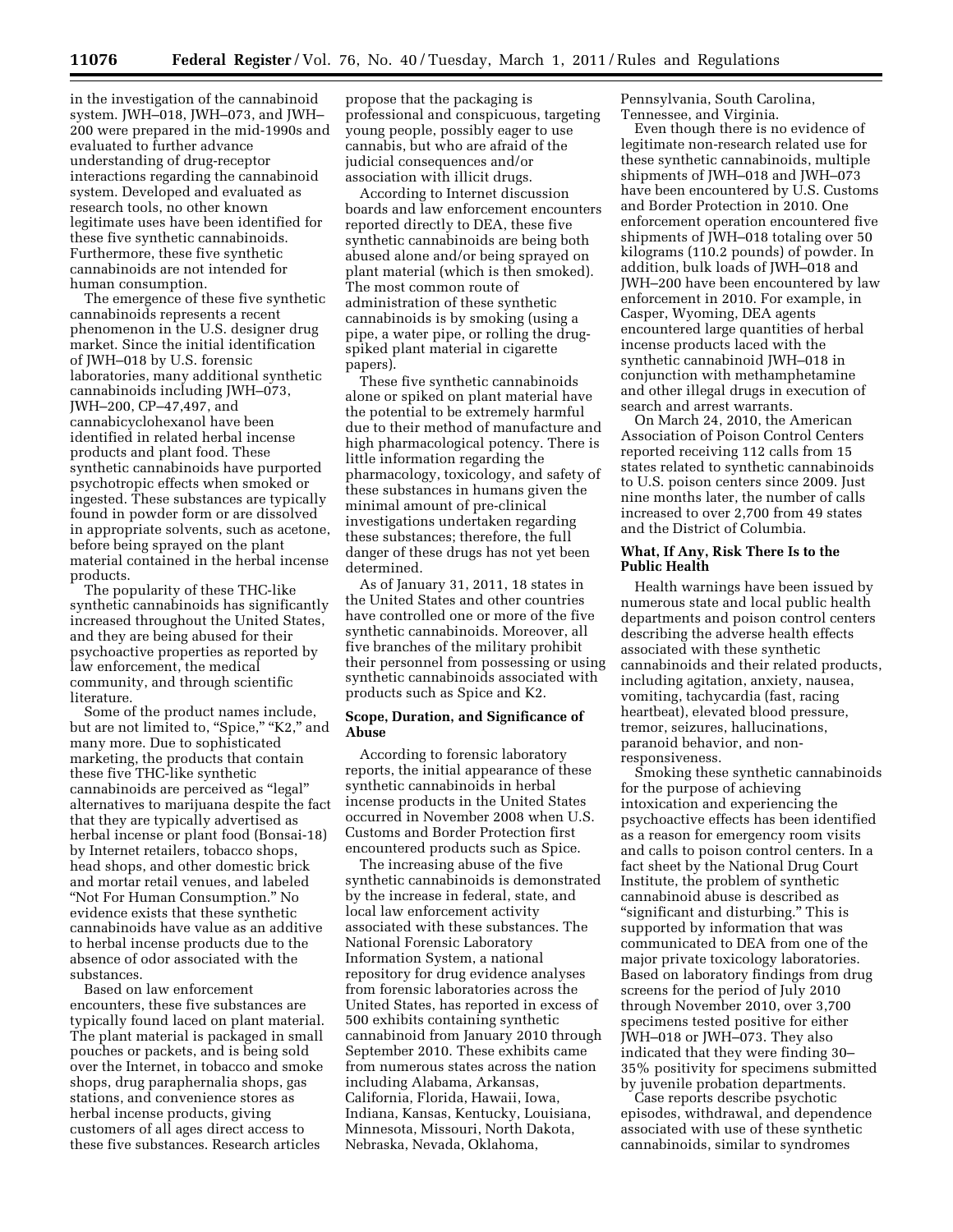observed in marijuana abuse. In addition, based on law enforcement encounters reported directly to DEA, when responding to incidents involving individuals who have reportedly smoked these synthetic cannabinoids, first responders report that these individuals have suffered from intense hallucinations. Moreover, emergency department physicians and toxicologists have reported the adverse health effects associated with smoking herbal incense products laced with these substances. Furthermore, based on law enforcement encounters, suspected Driving Under the Influence of Drug incidents are attributed to the smoking of synthetic cannabinoids. For example, in September 2010, police in Nebraska responded to an incident involving a teenage male who had careened his truck into the side of a residence. After striking the residence and several more items, the teen continued several more yards before coming to a complete stop. Prior to crashing the truck, the individual had driven past a junior high school and nearly struck a child. Upon further investigation, the driver of the vehicle admitted to smoking ''Wicked X,'' a product marketed as ''herbal incense'' and known to contain synthetic cannabinoids, prior to the accident. Preliminary toxicology reports indicated that the individual did not have any alcohol or other illegal substances in his system.

Detailed chemical analyses by DEA and other investigators have found these synthetic cannabinoids spiked on plant material in herbal incense products marketed to the general public. Product analyses have found variations in both the synthetic cannabinoid found on the plant material and the amount. As proposed in scientific literature, the risk of adverse health effects is further increased by the fact that similar products vary in the composition and concentration of synthetic cannabinoids spiked on the plant material.

Self-reported abuse of these THC-like synthetic cannabinoids either alone (*e.g.,* in pills with the substance in powder form) or spiked on plant material appear extensively on Internet discussion boards, and abuse has been reported to public health officials and law enforcement. The abuse of these substances spiked on plant material is corroborated by forensic laboratory analysis of products encountered by law enforcement.

According to the U.S. Customs and Border Protection, a number of the products and synthetic cannabinoids appear to originate from foreign sources. Product manufacturing operations encountered by law enforcement

corroborate that the herbal incense products are manufactured in the absence of quality controls and devoid of regulatory oversight. Law enforcement has encountered the manufacture of herbal incense products occurring in such places as residential neighborhoods. These products and associated synthetic cannabinoids are readily accessible via the Internet.

Based on the above data, the continued uncontrolled manufacture, distribution, importation, exportation, and possession of JWH–018, JWH–073, JWH–200, CP–47,497, and cannabicyclohexanol pose an imminent hazard to the public safety. DEA is not aware of any recognized therapeutic uses of these synthetic cannabinoids in the United States.

DEA has considered the three criteria for placing a substance into Schedule I of the CSA (21 U.S.C. 812). The data available and reviewed for JWH–073, JWH–018, JWH–200, CP47,497, and cannabicyclohexanol indicate that these synthetic cannabinoids each has a high potential for abuse, no currently accepted medical use in treatment in the United States and a lack of accepted safety for use under medical supervision.

In accordance with the provisions of section 201(h) of the CSA (21 U.S.C. 811(h)) and 28 CFR 0.100, the Administrator has considered the available data and the three factors required to support a determination to temporarily schedule five synthetic cannabinoids: 1-butyl-3-(1 naphthoyl)indole, 1-pentyl-3-(1 naphthoyl)indole, 1-[2-(4 morpholinyl)ethyl]-3-(1 naphthoyl)indole, 5-(1,1 dimethylheptyl)-2-[(1*R,*3*S*)-3 hydroxycyclohexyl]-phenol, and 5-(1,1 dimethyloctyl)-2-[(1*R,*3*S*)-3 hydroxycyclohexyl]-phenol in Schedule I of the CSA and finds that temporary placement of these synthetic cannabinoids into Schedule I of the CSA is necessary to avoid an imminent hazard to the public safety.

## **Regulatory Requirements**

With the issuance of this final order, JWH–018, JWH–073, JWH–200, CP– 47,497, and cannabicyclohexanol become subject to the regulatory controls and administrative, civil and criminal sanctions applicable to the manufacture, distribution, possession, importation, and exportation of a Schedule I controlled substance under the CSA.

1. *Registration.* Any person who manufactures, distributes, dispenses, imports, exports, or possesses JWH–018, JWH–073, JWH–200, CP–47,497, or

cannabicyclohexanol or who engages in research or conducts instructional activities with respect to JWH–018, JWH–073, JWH–200, CP–47,497, or cannabicyclohexanol, or who proposes to engage in such activities, must be registered to conduct such activities in accordance with 21 U.S.C. 823 and 958. Any person who is currently engaged in any of the above activities and is not registered with DEA must submit an application for registration and may not continue their activities until DEA has approved that application. Retail sales of Schedule I controlled substances to the general public are not allowed under the Controlled Substances Act.

2. *Security.* JWH–018, JWH–073, JWH–200, CP–47,497, and cannabicyclohexanol are subject to Schedule I security requirements. Accordingly, appropriately registered DEA registrants must manufacture, distribute and store these substances in accordance with 1301.71; 1301.72(a), (c), and (d); 1301.73; 1301.74; 1301.75(a) and (c); and 1301.76 of Title 21 of the Code of Federal Regulations as of March 1, 2011.

3. *Labeling and packaging.* All labeling and packaging requirements for controlled substances set forth in Part 1302 of Title 21 of the Code of Federal Regulations shall apply to commercial containers of JWH–018, JWH–073, JWH– 200, CP–47,497, and cannabicyclohexanol. Current DEA registrants shall have thirty (30) calendar days from the effective date of this Final Order to be in compliance with all labeling and packaging requirements.

4. *Quotas.* Quotas for JWH–018, JWH– 073, JWH–200, CP–47,497, and cannabicyclohexanol will be established based on registrations granted and quota applications received pursuant to part 1303 of Title 21 of the Code of Federal Regulations.

5. *Inventory.* Every DEA registrant who possesses any quantity of JWH– 018, JWH–073, JWH–200, CP–47,497, or cannabicyclohexanol is required to keep inventory of all stocks of these substances on hand pursuant to 1304.03, 1304.04, and 1304.11 of Title 21 of the Code of Federal Regulations. Every current DEA registrant who desires registration in Schedule I for JWH–018, JWH–073, JWH–200, CP– 47,497, or cannabicyclohexanol shall conduct an inventory of all stocks of these substances. Current DEA registrants shall have thirty (30) calendar days from the effective date of this Final Order to be in compliance with all inventory requirements.

6. *Records.* All registrants who handle JWH–018, JWH–073, JWH–200, CP–